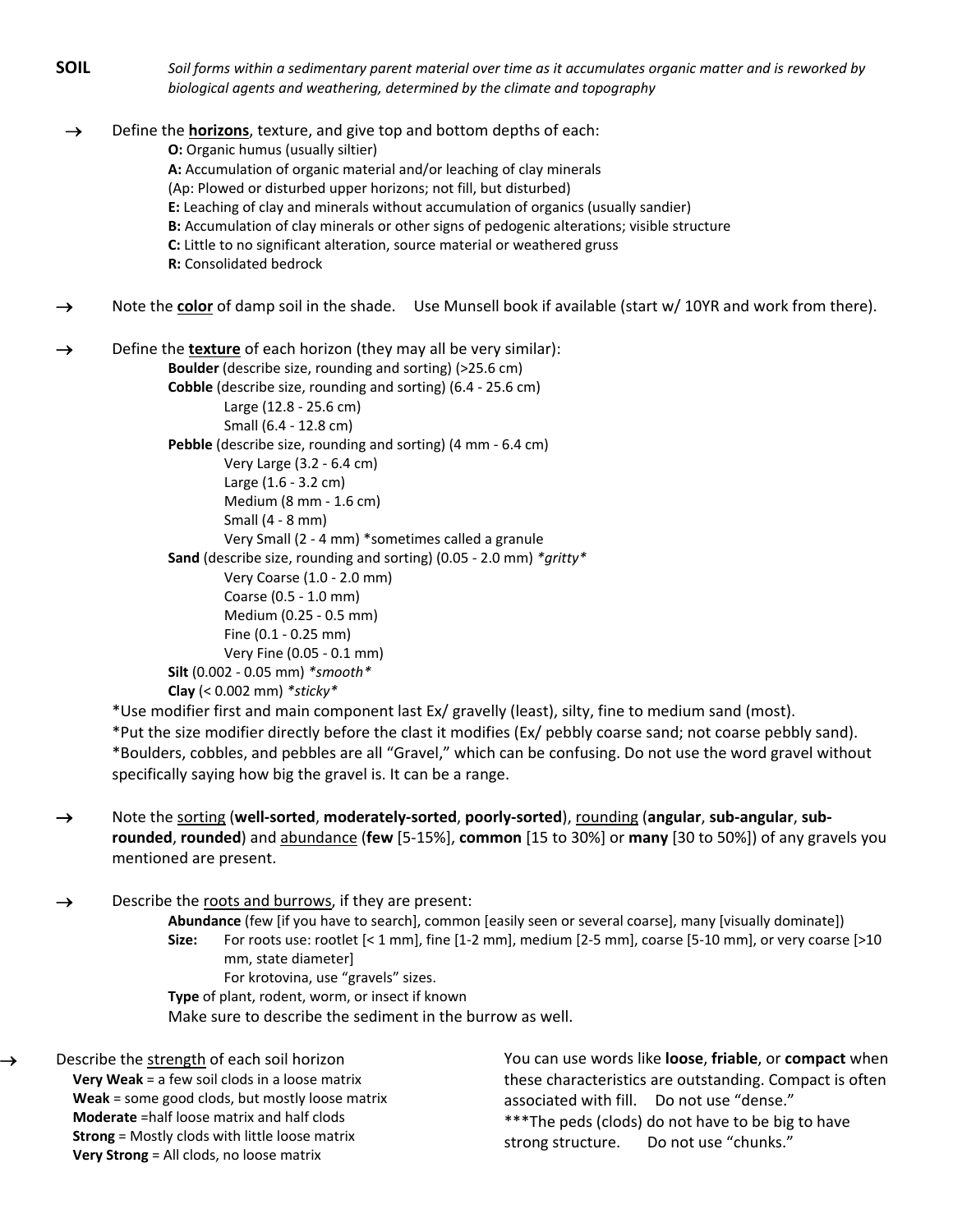Describe the structure (how it breaks up when squeezed) of the soil:

**Angular blocky Sub-angular blocky Granular Platy Prismatic or Columnar Single grains** Note if the whole soil layer is massive or if there are variations within the horizon

 $\rightarrow$  Describe any post-depositional features, like oxidation or reduction:

**Abundance** (few, common, many or estimate %) **Size** (fine, medium, coarse, or give diameter) **Shape** (round, irregular, streaks) **Type** (concentration, concretion, nodules) **Source** (Fe oxide, Manganese, organic) If "haloed," describe inner, then outer, as well as thickness Take inner and outer Munsell colors

→ Define and describe all large cobble, boulder, or foreign inclusions: **Identify** the inclusion Determine **Abundance**: Few [5-15%], Common [15-30%] or Many [30-50%] If a **rock**, note: **size** (pebble, cobble, boulder)

**roundness** (angular, sub-angular, sub-rounded, rounded) **orientation** (horizontal, vertical, imbricate, random, dispersed) **lithology** (rock name if you can)

 $\rightarrow$  Define and describe all soil boundaries:

## **Sharpness**

- < 2 cm = **abrupt**
- 2 5 cm = **clear**
- 5 15 cm = **gradual**
- > 15 cm = **diffuse**
- Nature

**Smooth** = Flat across the profile

**Wavy** = Undulating or rolling across profile

**Irregular** = Can't simply describe, so sketch it or describe in detail following "Irregular" distinction **Broken** = Not continuous across the profile, but has discrete lenses or patches

**Burrowed** = Burrowed matrix of one horizon intruding into another, can combine w/other boundaries Other (describe in detail)

→ Determine context of archaeological materials:

Give the 10 or 20 cmbs interval was collected from at minimum and if possible, give the exact depth of the artifact

Note if the artifact came from the boundary between two horizons when possible Note if the artifact was positioned in a manner that looked patterned with any of the features you described above.

→ You do not need to say what is not there. For example, no need to say "no gravels."

 $\rightarrow$  If using the term "loam" when describing a soil, make sure you understand what the term means and the necessary % of each sand, silt, and clay to quantify as a loam.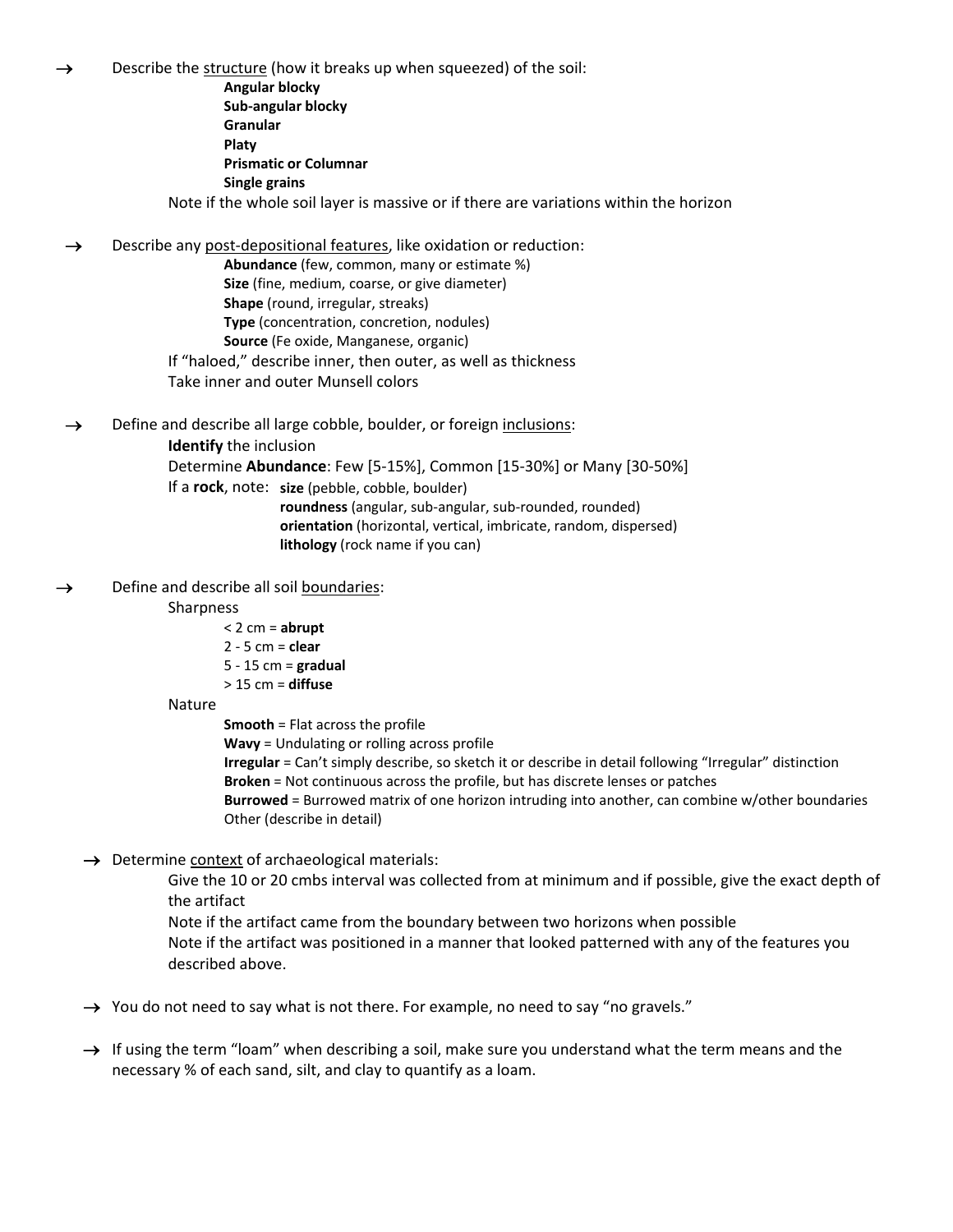**SEDIMENT** *Sediment is clastic material that has been weathered and eroded, transported by wind, water, ice or gravity, and deposited.*

## $\rightarrow$  Note the sediment's color:

Colors are taken in the shade, with moist soil (note moist or dry), using **Munsell** books Ex/ Dark grayish brown (10YR 4/2) or Dark Gray-brown (10YR 4/2) If mottled, note dominant variations, patterns (**streaked**, **spotted**, **variegated**, **mottled**), size and abundance. Do not hyphenate colors, or use the descriptors "creamy," "blackish," "tan" or "medium."

 $\rightarrow$  Define the texture of each stratum (layer):

**Boulder** (describe size, rounding and sorting) (>25.6 cm) **Cobble** (describe size, rounding and sorting) (6.4 - 25.6 cm) Large (12.8 - 25.6 cm) Small (6.4 - 12.8 cm) **Pebble** (describe size, rounding and sorting) (4 mm - 6.4 cm) Very Large (3.2 - 6.4 cm) Large (1.6 - 3.2 cm) Medium (8 mm - 1.6 cm) Small (4 - 8 mm) Very Small (2 - 4 mm) \*called a granule **Sand** (describe size, rounding and sorting) (0.05 - 2.0 mm) *\*gritty\** Very Coarse (1.0 - 2.0 mm) Coarse (0.5 - 1.0 mm) Medium (0.25 - 0.5 mm) Fine (0.1 - 0.25 mm) Very Fine (0.05 - 0.1 mm) **Silt** (0.002 - 0.05 mm) *\*smooth\** **Clay** (< 0.002 mm) *\*sticky\**

\*Use modifier first and main component last Ex/ gravelly (least), silty, fine to medium sand (most). \*Put the size modifier directly before the clast it modifies (Ex/ pebbly coarse sand; not coarse pebbly sand). \*Boulders, cobbles, and pebbles are all "Gravel," which can be confusing. Do not use the word gravel without specifically saying how big the gravel is. It can be a range.

\*Loam is more commonly used to describe soils, so avoid "loam" when describing sediment.

→ Note the sorting (**well-sorted**, **moderately-sorted**, **poorly-sorted**), rounding (**angular**, **sub-angular**, **subrounded**, **rounded**) and abundance (**few** [5-15%], **common** [15 to 30%] or **many** [30 to 50%]) of any gravels.

 $\rightarrow$  Describe the roots and burrows, if they are present:

| Abundance    | few [if you have to search]                                                                    |
|--------------|------------------------------------------------------------------------------------------------|
|              | common [easily seen or several coarse]                                                         |
|              | many [visually dominate]                                                                       |
| Size (roots) | rootlet $\left[ < 1 \right]$ mm                                                                |
|              | fine $[1-2$ mm                                                                                 |
|              | medium $[2-5$ mm                                                                               |
|              | coarse $[5-10$ mm                                                                              |
|              | very coarse [>10 mm, state diameter]                                                           |
|              | Use "gravel" sizes for Krotovina or give diameter in cm (Ex/ small cobble-sized rodent burrow) |
|              | <b>Type</b> of plant, rodent, worm, or insect, if known                                        |
|              | Make sure to describe the sediment in the burrow as well                                       |

- → Determine the thickness of any **beds** (cm to m scale) or **laminae** (mm) and note any other sedimentary features that may be present.
- → Determine consistency and use modifier if noteworthy (**compact** or **loose**) Dense, soft, slightly hard, hard, very hard, extremely hard are engineering terms.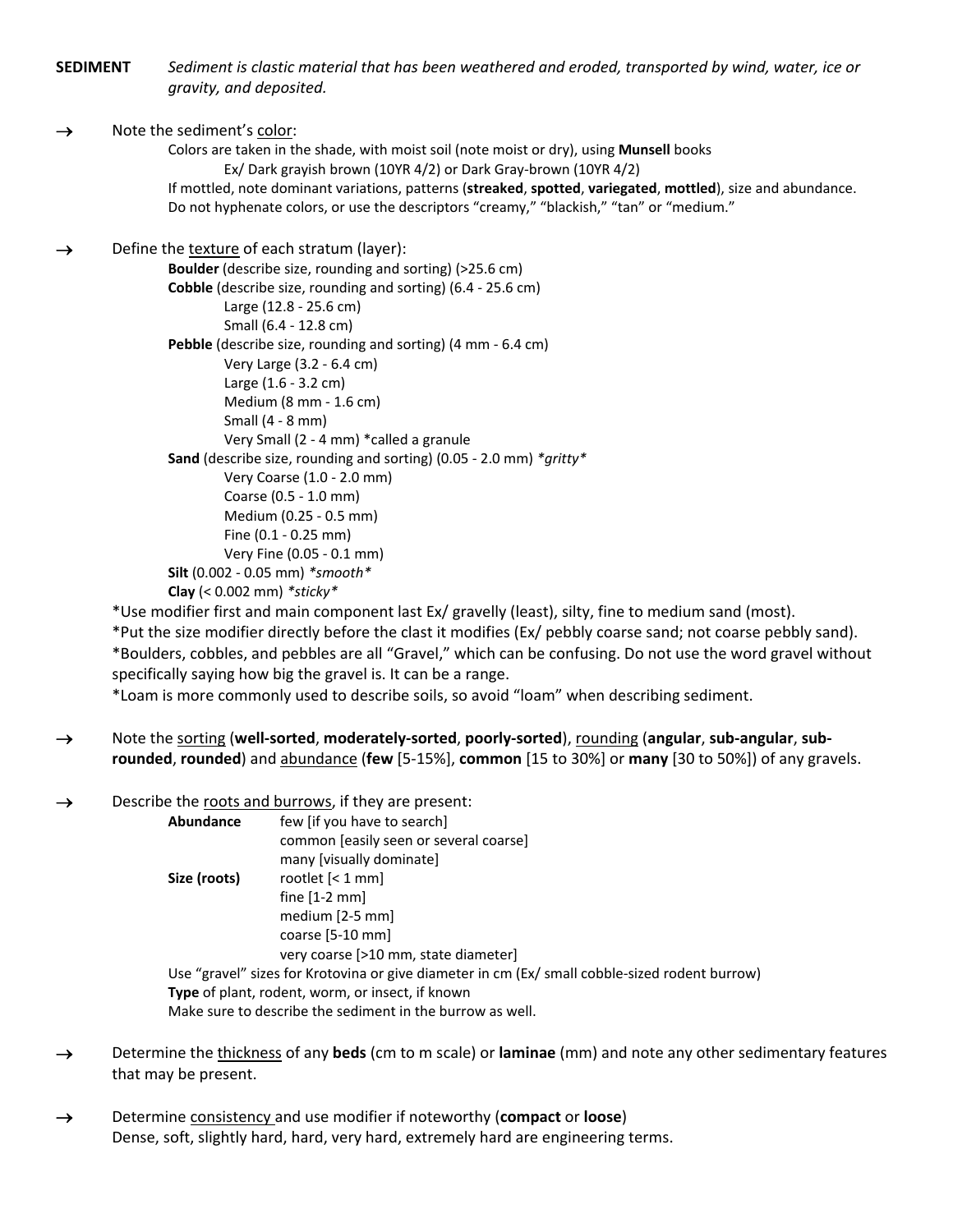→ Define and describe boundaries:

Sharpness

< 2 cm = **abrupt** 2 - 5 cm = **clear** 5 - 15 cm = **gradual** > 15 cm = **diffuse**

Nature

**Smooth** = Flat across the profile

**Wavy** = Undulating or rolling across profile

**Irregular** = Can't simply describe, so sketch it or describe in detail following "Irregular" distinction **Broken** = Not continuous across the profile, but has discrete lenses or patches **Burrowed** = Burrowed matrix of one horizon intruding into another, can combine w/other boundaries **Other** (describe in detail)

→ Describe any post-depositional features, like oxidation or reduction:

**Abundance** (few, common, many or estimate %)

**Size** (fine, medium, coarse, or give diameter)

**Shape** (round, irregular, streaks)

**Type** (concentration, concretion, nodules)

**Source** Common mottles are due to Fe oxide (orange or red), Manganese (black), or organic (dark brown, orange, or yellow)

If "haloed," describe inner, then outer, as well as thickness. Take inner and outer Munsell colors

→ Define and describe all large rock or foreign inclusions:

**Identify** the inclusion

Determine **Abundance**: Few [5-15%], Common [15-30%] or Many [30-50%] If a **rock**, note: **size** (pebble, cobble, boulder) **roundness** (angular, sub-angular, sub-rounded, rounded) **orientation** (horizontal, vertical, imbricate, random, dispersed) **lithology** (rock name if you can)

## → Determine context of archaeological materials:

Give the exact depth or **10 or 20 cmbs interval** was collected from. Note if the artifact came from the boundary between two horizons when possible. Note if the artifact was **position**ed **relative to** any of the **features** you described above. Note any **charcoal flecks or staining** by 20 cm interval unless you can be more specific. Note if there is **fill, or** if the surface sediments are **disturbed** in any way. Note ideas about what the sediments are, how they got there, or why they look the way they do. Give any ideas you may have about the depositional context of the sediment; for example, alluvium, or wetland deposit, or beach sands, or varved like lake deposits.

→ You do not need to say what is not there. For example, no need to say "no gravels."